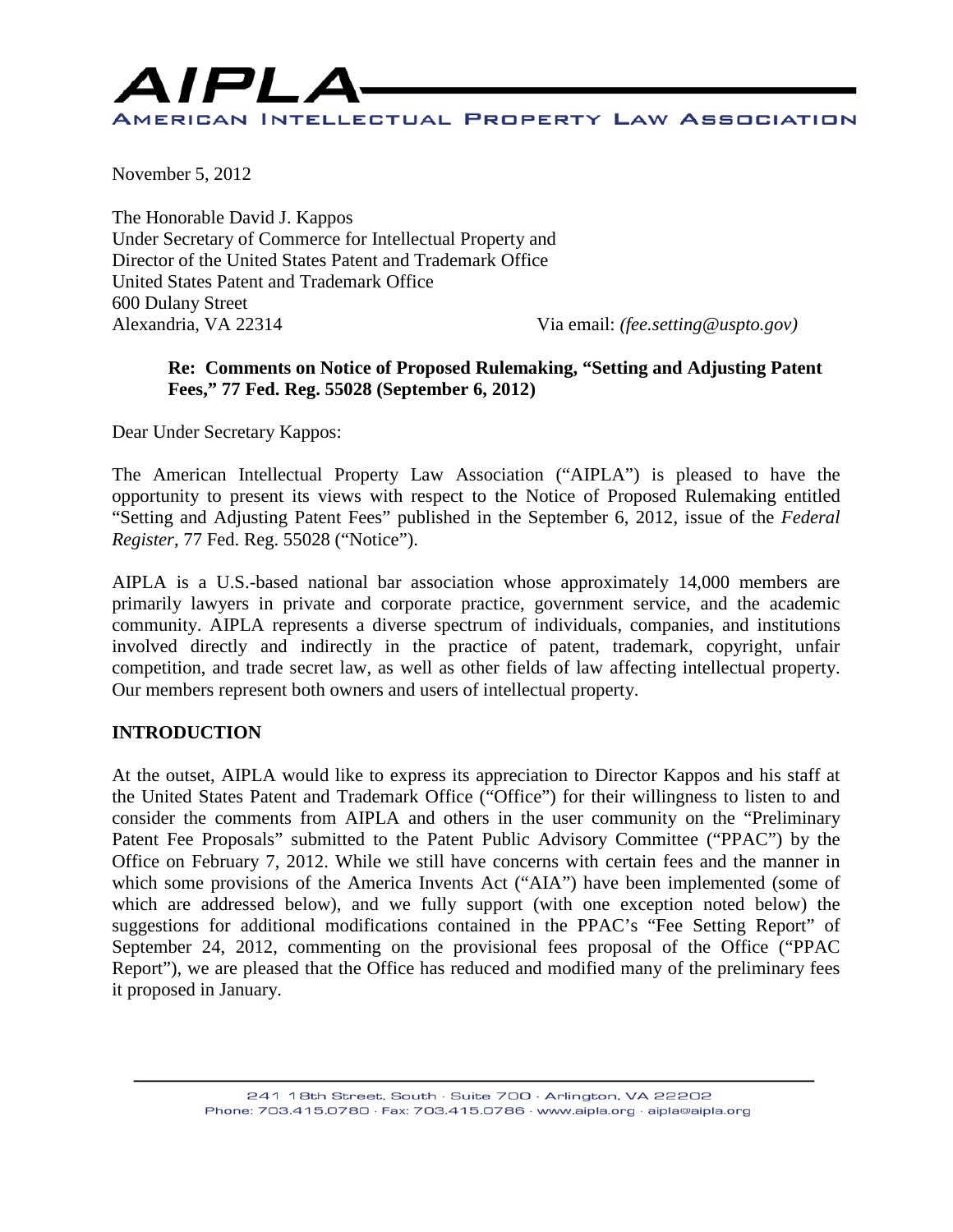A number of suggestions made by AIPLA in its comments submitted in conjunction with the PPAC hearings on the "Proposed Patent Fee Schedule" held February 15 and 23, 2012, have been taken into account by the Office in the Notice. These include the following:

• Reserve Fund – while agreeing that a three-month operating reserve is a reasonable fiscal goal, we expressed concern that too rapidly building such a reserve could unduly impact near-term applicants in a negative way. The lengthening of the target date to fully fund the operating reserve by two years is a move in the right direction.

• Pendency Goals – AIPLA also agreed with the goals of achieving a first action pendency of ten months and a total pendency of twenty months. However, AIPLA expressed concern that the target periods for achieving these goals were too steep. The extension of this period by one year in the Notice is a welcome move.

 Front-end Fees – while AIPLA noted its approval of the preliminary proposal to reduce the level of combined front-end fees, we suggested that consideration be given to maintaining current issue and publication fees, and passing the benefits back to further lowering filing, search, and examination fees. Thus, AIPLA sees the reduction of the filing, search, and examination fees in the Notice as a welcome step.

• Request for Continued Examination (RCE) - AIPLA proposed reducing the burden created by the high number of RCEs, for example through the establishment of a new procedure for a "single review RCE" at a lower fee than that for a full RCE. We are therefore pleased to see the proposal for pilot programs to address RCEs, by providing time for consideration of amendments after final, and for consideration of references that were unknown by applicants at the time they paid the issue fee.

Other proposals suggested by AIPLA for addressing the level of front-end fees, for example, separating and "staging" fees for filing, search, and examination, or to cover requesting supplemental examination and the actual conduct of such proceedings when initiated, do not appear to have been accepted by the Office. Nonetheless, AIPLA appreciates the actions taken, and fully agrees with the statement by the PPAC that, "[a]s is clear from the revisions to the proposed fees outlined in the Notice, the Office listened to the various comments and concerns raised and consequently reduced or revised a number of the proposed fees." AIPLA joins the PPAC in commending the Office for its willingness to be flexible in the application of its new fee-setting authority, which can only enhance its reputation as a well-run, responsive government agency.

AIPLA also commends the Office for its commitment to conduct an early review of the actual costs of the new procedures and to adjust the fees on the basis of such review. AIPLA believes it is very important that the Office follow through on this commitment for all of the fees it establishes under the current fee-setting process, as there are many areas of uncertainty with respect to the new procedures and how applicants will use them in light of the fees that will be established. Adjusting the fees on the basis of actual costs will go a long way towards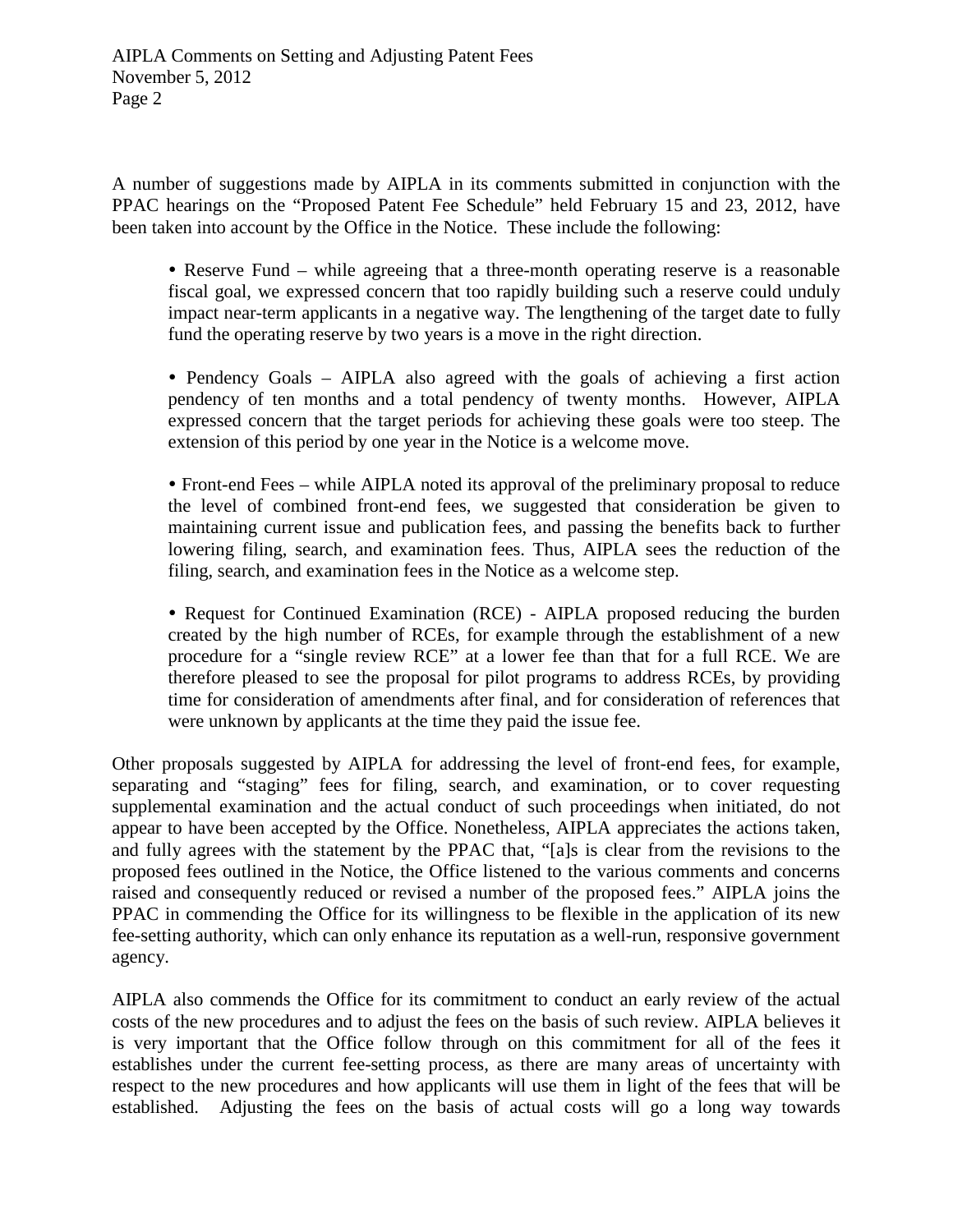maintaining users' trust in the Office's management of its new fee setting authority. The Office should also continue to keep the overarching goal of patent quality in the forefront of the discussion. The user community has been and remains open to supporting reasonably justified fee increases and procedural changes that are clearly aimed at producing high quality, valid, and enforceable patents. As noted above, however, we continue to have important concerns with a number of the proposed fees in the Notice, as well as with associated procedures that drive costs upward. We now address those concerns.

### **OPERATING RESERVE**

AIPLA continues to agree that the careful building and management of a 3-month operating reserve is a reasonable fiscal goal for the Office. It allows for continuity of agency operations when the federal government is operating on a continuing resolution or is forced to shut down for a short period. It also permits better long term planning for multi-year projects like IT upgrades. A balance must be struck and maintained between the reserve fund on the one hand, and pendency goals, improvements to the IT systems, and other resource-intensive challenges that the Office will be facing on the other hand. AIPLA therefore appreciates the modification in the Notice which lengthens the target date for achieving full-funding of the operating reserve by two years. This represents a move in the right direction towards a more reasonable and balanced approach.

Specifically, with respect to how the reserve fund is justified, budgeted, and maintained, it is paramount that every precaution be taken to ensure that the fees paid by users are not vulnerable to sequestration or diversion. If the existence of the reserve fund becomes an irresistible target, in whole or in part, then the risks of establishing such a fund may start to outweigh its benefits. Taking the time for a more deliberate approach to building the reserve may be one way to assess this risk. If the concern about a sequestration or the return of diversion becomes reality, all contributions toward building the reserve fund should be immediately stopped until a mechanism can be found to protect the fund. Serious consideration should also be given to finding ways to recover the funds contributed to the reserve fund up to that point.

AIPLA notes that there may be several potential surges in activity coming in the course of implementing the AIA and related changes, which will likely lead to "bubbles" of fee payments. These bubbles in fee collections could very well be used as a source of funds for building the reserve, and thereby lessen the need to raise fees for that purpose.

With the proposed new fee structure, it appears that a \$200 million increase is planned for the reserve fund in 2014. We believe that this is still too aggressive. AIPLA continues to believe that a more appropriate goal would be to budget for a two-week increase in the operating reserve annually (permitting the reserve fund to achieve the three-month goal over six years). Even with such a relaxed target date, AIPLA remains cautiously optimistic that some of the surges and bubbles in the implementation phases may accelerate the initial building of the reserve fund more quickly.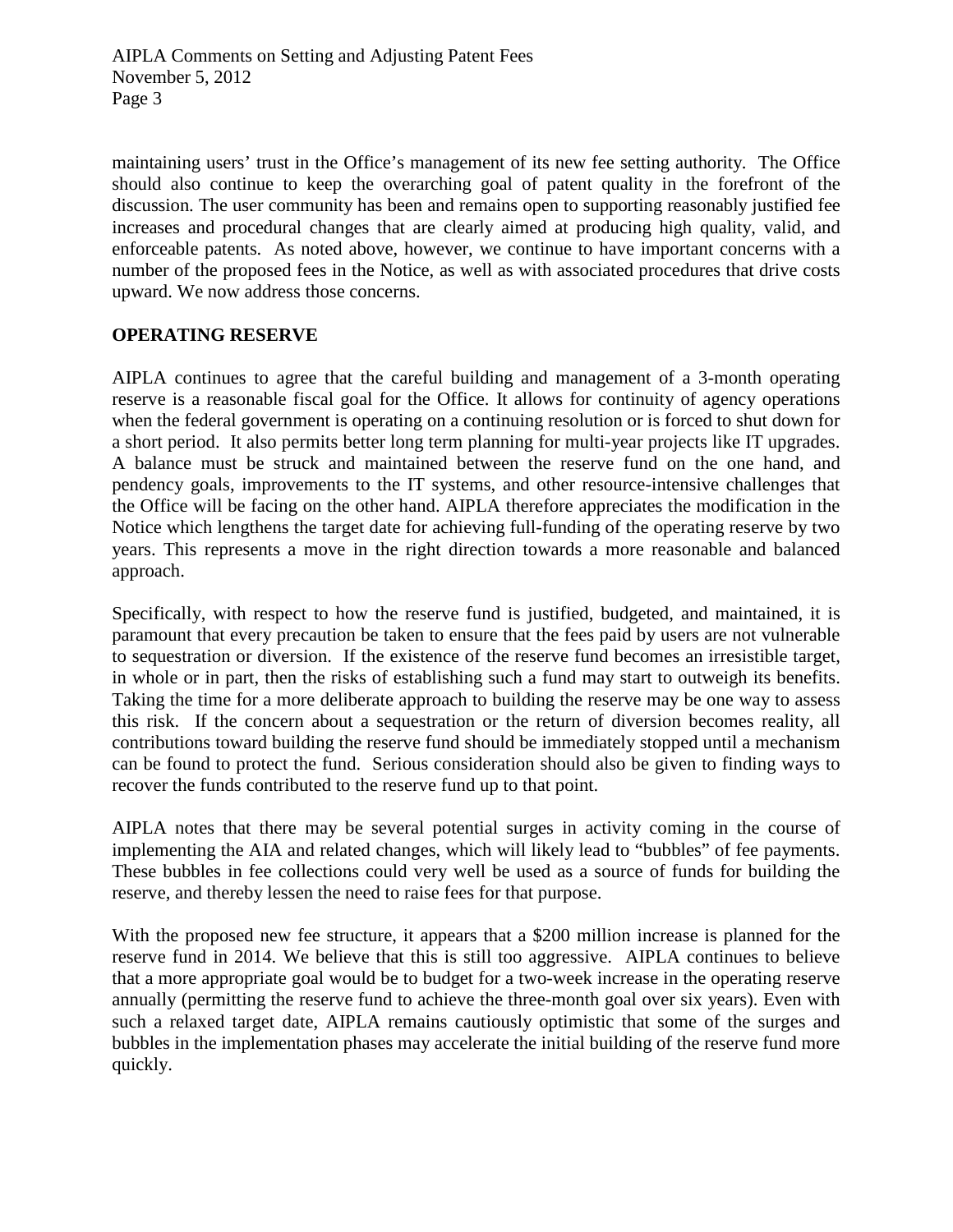### **PENDENCY GOALS**

As noted in our February 29, 2012, comments, AIPLA believes that the proposed pendency targets reflect appropriate long-term goals for the Office. Patent applicants and the public will benefit from the Office achieving a first action pendency of ten months and a total pendency of twenty months. Applicants will benefit from having an early indication of their likely patent coverage, as well as from the speedier issuance of a patent, which can allow them to more confidently invest in the commercialization of their innovations. Small entities in particular will benefit from these improvements given their need for certainty that a patent will issue before they can obtain needed financing. More timely patentability decisions will also give applicants an early indication of the scope of any patent they might receive. This will allow them to make informed decisions on whether to abandon an application before publication in order to maintain their inventions as trade secrets. Competitors of the patentee will also benefit from receiving early information as to where they may safely target their commercial activities and investments.

AIPLA is pleased to see that the Office has addressed our concern that the trajectory to achieve these pendency goals was too steep. While the 10- and 20-month goals are desirable, there is no reason why they must be achieved in the time frames initially proposed by the Office. The costs required to achieve these goals by a particular time must be weighed against the undue burdens on near-term applicants that would result, keeping in mind the overarching goal of patent quality. Relaxing the target date for achieving these goals will allow the Office to reduce patent fees generally, and particularly in the circumstances discussed below. Accordingly, lengthening by one year the timeframes for issuing first actions in 10 months to 2015, and achieving total pendency of 20 months to 2016, is appropriate and welcome.

Although we fully support public input on all aspects of the Notice, AIPLA notes that the PPAC singles out the proposed pendency goals as a "fruitful area for public comment and testimony." To the extent that this suggests or implies the desirability of alternate goals to 10 and 20 months, we respectfully disagree. Patent applicants need an indication of their prospects for receiving a patent in time for them to consider whether and where they might wish to file outside the United States. Under the Paris Convention for the Protection of Industrial Property, applicants have only one year in which to file and claim the priority of their first filing. For applicants who did not first file a provisional application or other priority application, receiving a first action at ten months will allow them to decide whether to file abroad and to take steps to achieve such filings.

The possibility that, under the goals of 10 and 20 months, there may be prior art that is unknown to both an applicant and the Office, is not persuasive. While it is true that claims may be allowed that could later be found unpatentable based on subsequently published prior art, that is true today. And under the AIA, both patent applicants and the public have enhanced mechanisms to bring such prior art to bear on such claims. Indeed, it is difficult to understand this concern given that the PPAC refers to the Track 1 prioritized examination - which has a much greater risk of issuing patents before all the prior art is available - as a "winning program." PPAC Report at page 17.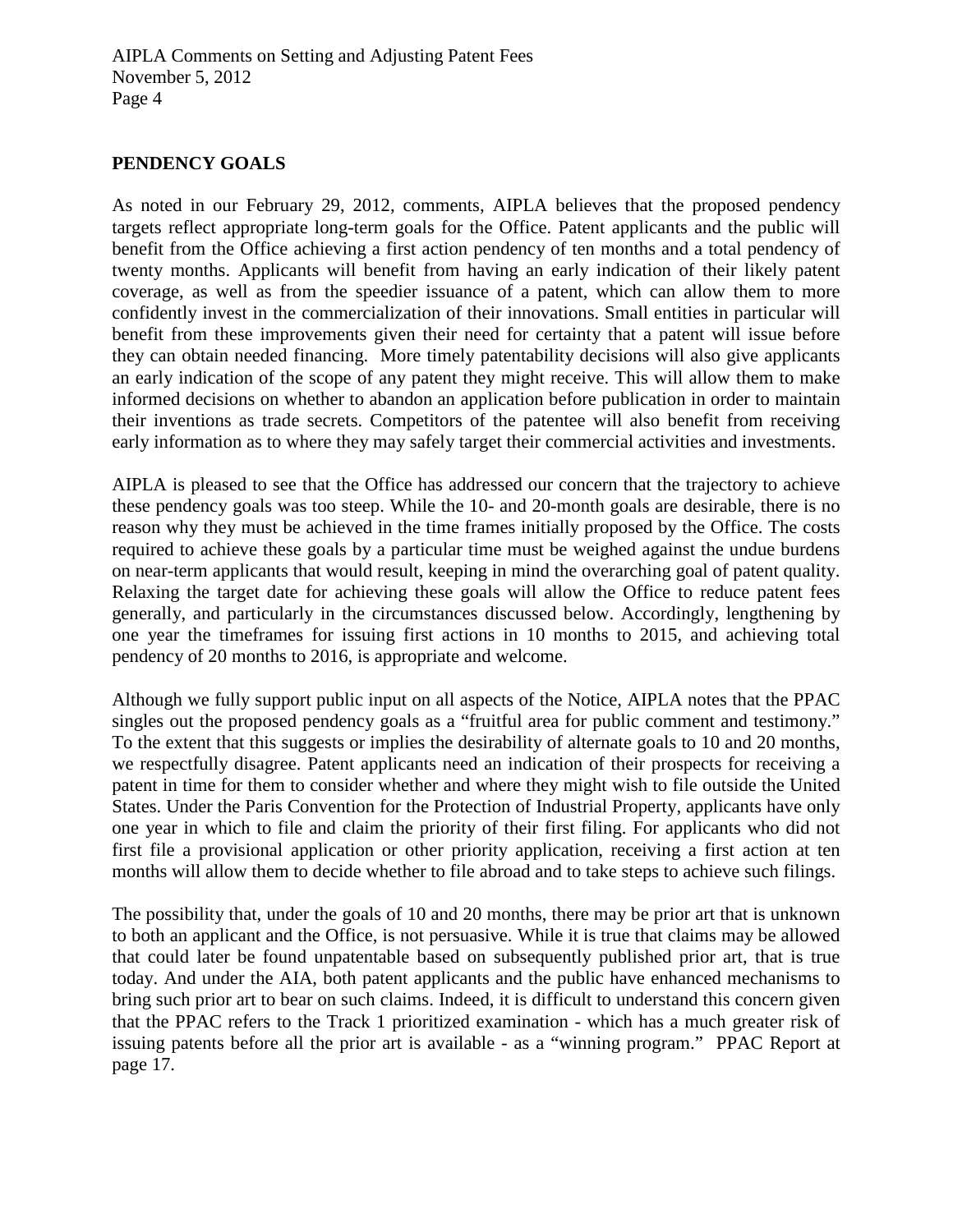Finally, AIPLA does not believe that the need to maintain a certain level of inventory across the Patent Examining Corps in order to "provide<sup>[]</sup> a 'soft landing'" is a reason to change the 10- and 20-month pendency goals. Past problems of over-staffing in some art units while under-staffing in others speaks more to past management than to a reason to maintain artificially long pendencies. Moreover, the Office has many tools at its disposal to calibrate the throughput in specific art areas. These include increasing/decreasing overtime, monitoring filing activity and adjusting hiring to meet fluctuations in filing in specific art units, tweaking the timing to reach the pendency goals, and even potentially recalling some initial PCT activity into the Examining Corps, etc. Director Kappos has recently stated that the Office has already begun to scale back its hiring plans as pendency is dropping faster than expected, so it would appear that the Office is already working to use the tools at its disposal towards this end. Given these tools, as well as a significant backlog of unexamined RCEs that need to be reduced (discussed further below), we are confident that the Office can reasonably achieve both these pendency goals and a "soft landing."

In short, AIPLA strongly supports the Office's goals of first action pendency of 10 months and a total pendency of 20 months, and supports the prolongation of the time for achieving these goals as set out in the Notice.

#### **RCEs**

AIPLA agrees with the positions taken by PPAC on RCE fee-setting, PPAC Report at pages 15- 17. As noted before, AIPLA believes that RCEs are a common and frequently necessary practice (at least in some art units). The Office appears to continue to perceive RCEs as an applicantgenerated problem that does not need to be addressed or accounted for by the Office. Further, it appears that the Office does not believe that the increased use of RCEs could be a result of efforts by some Examiners to reduce the allowance rate, or that it could be an unintended consequence of the recent performance agreement. Whatever the cause, AIPLA continues to believe it is important to deal with this "hidden" backlog which is growing and reflects a real challenge that needs to be monitored, discussed, and resolved cooperatively by all participants. Instructed by the adage that "one gets what one measures," AIPLA believes that pendency goals should be established taking into account RCEs (e.g., X months from filing to final disposition of RCEs, and Y months for traditional total pendency including RCEs) These measures would establish a clear focus on the problem and would keep the user community fully apprised of the Office's progress in bringing it under control. These goals should be tracked and reported sideby-side with the 10- and 20-month goals.

AIPLA appreciates the move by the Office in the Notice to moderate the increase in the fee for an initial RCE, but the Notice still maintains the nearly doubled fee for any subsequent RCEs. Further, even the moderated fee is still high when compared to the costs to examine a case from scratch or to examine a Continuation, which has already had an examination. The Office has acknowledged in the Activity Based Costing information provided along with the proposed fees of February 2012 that the examination of an RCE costs less than a utility application. The concern remains that increasing the RCE fee would not only unfairly penalize many applicants, but it would also seem to leverage and fund a failed model. AIPLA believes more open tracking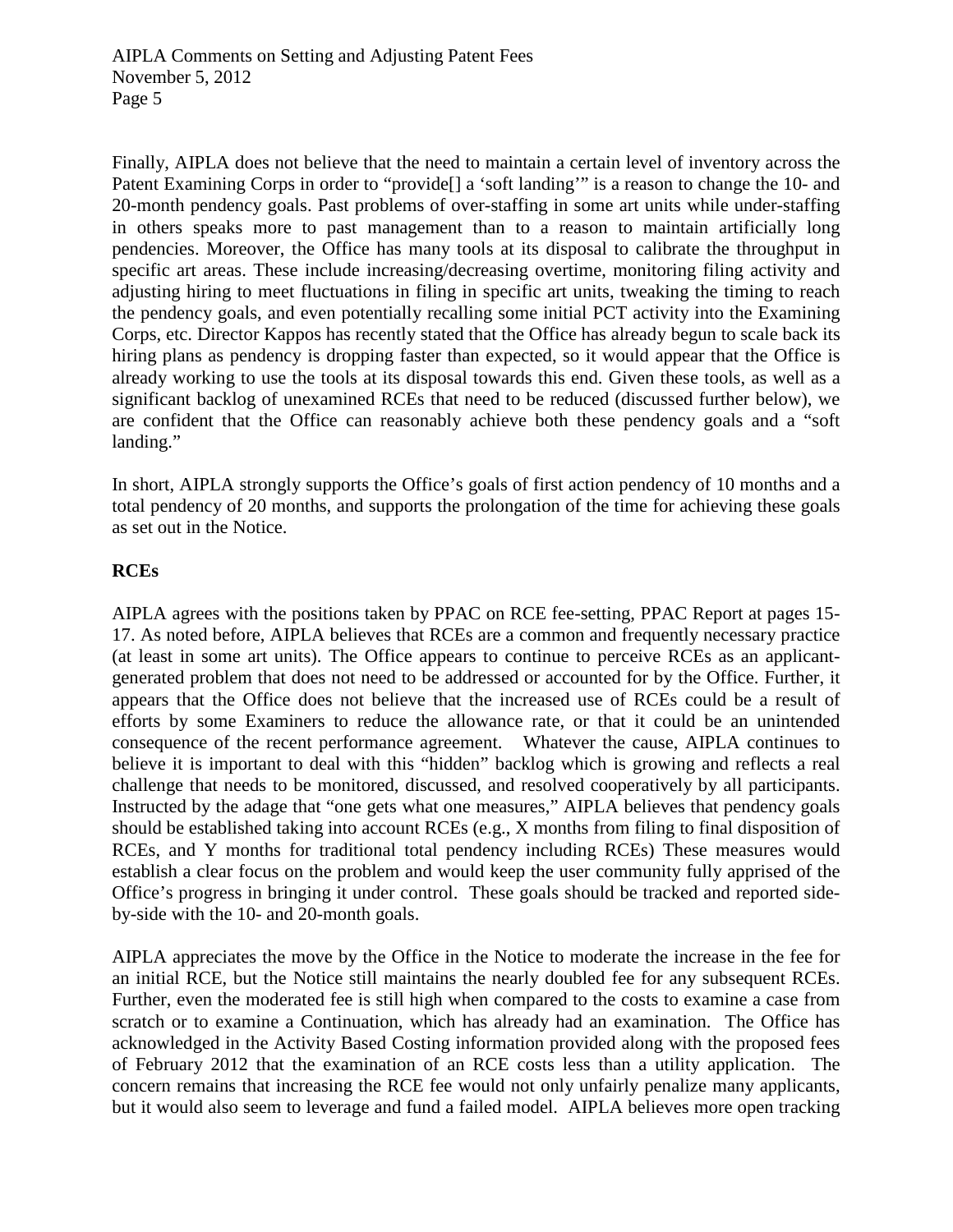and study of RCEs and other re-files along with the issues underlying them is a key part of any solution.

While a modest increase in the fee for RCEs could provide a part of the solution for the benefit of the system overall, it must be accompanied by an effort to ensure that Examiners promptly complete examination and that supervisors thoroughly review Examiners' work and not simply look for opportunities to "kick the can down the road." While the Office is looking at incentives for the applicant community, AIPLA believes that the Office also needs to look at the incentives which fees create for the Office and its personnel. All things being equal, the increased revenue (and Examiner credits) stemming from RCE filings (which are at least partly under the control of the Office) would tend to incentivize the behavior that leads to RCE filings. Incentives need to be balanced for all participants.

AIPLA recognizes that the lowering of the fee for filing an RCE will have an impact on the aggregate cost recovery of the Office. But AIPLA is also concerned about appropriately matching fees with the underlying costs and achieving appropriate value for the fees paid. These thoughts lead to two potential proposals to better justify or set the proposed fees while still maintaining appropriate cost recovery for the Office.

In our February 2012 comments to the PPAC, AIPLA proposed that the Office create a new procedure for a "single review RCE" or a "one more action" procedure with a lower fee than that currently being charged for an initial RCE. This new procedure is envisioned as an opportunity for an Examiner, in exchange for some portion of a count, to consider art the Examiner has newly discovered or identified or for an applicant to put claims in condition for appeal. It would also provide an opportunity for an Examiner to update his or her search following an agreement after final on potentially allowable subject matter, all without requiring a full RCE with a delayed track, multiple actions, and the like. This procedure should not be slow-tracked onto the continuing new case docket, but should be maintained on the amended case docket (response to office action scheduling), or even faster, and treated as an amendment after final, and should provide some count benefit to the Examiner commensurate with the fee and the work. This is similar to some of the ongoing efforts of the Office (specifically the after-final pilot program), but would be available as a matter of right and would come with a lower fee than a current RCE (but higher than the pilot program which does not currently require payment of additional fees to the Office).

Additionally, after reviewing the Office's proposal and the comments from the PPAC, AIPLA believes that another possibility should be considered. One of the most troublesome issues with the new RCE fees is the decision that placed RCEs on the continuing new case docket, an alternate path which only requires an Examiner to consider two applications per month from the continuing new case docket which includes RCEs. Consequently, depending upon the mix and age of applications on a particular Examiner's continuing new case docket, he/she may not handle any RCEs at all in any given month. This has resulted in substantial delays in the processing of RCEs in some art units. In many instances, these delays are impacting cases which an Examiner had recently considered (and was therefore familiar with) and which might have been just a last clean-up search or prior-art review away from an allowance. The increase in fees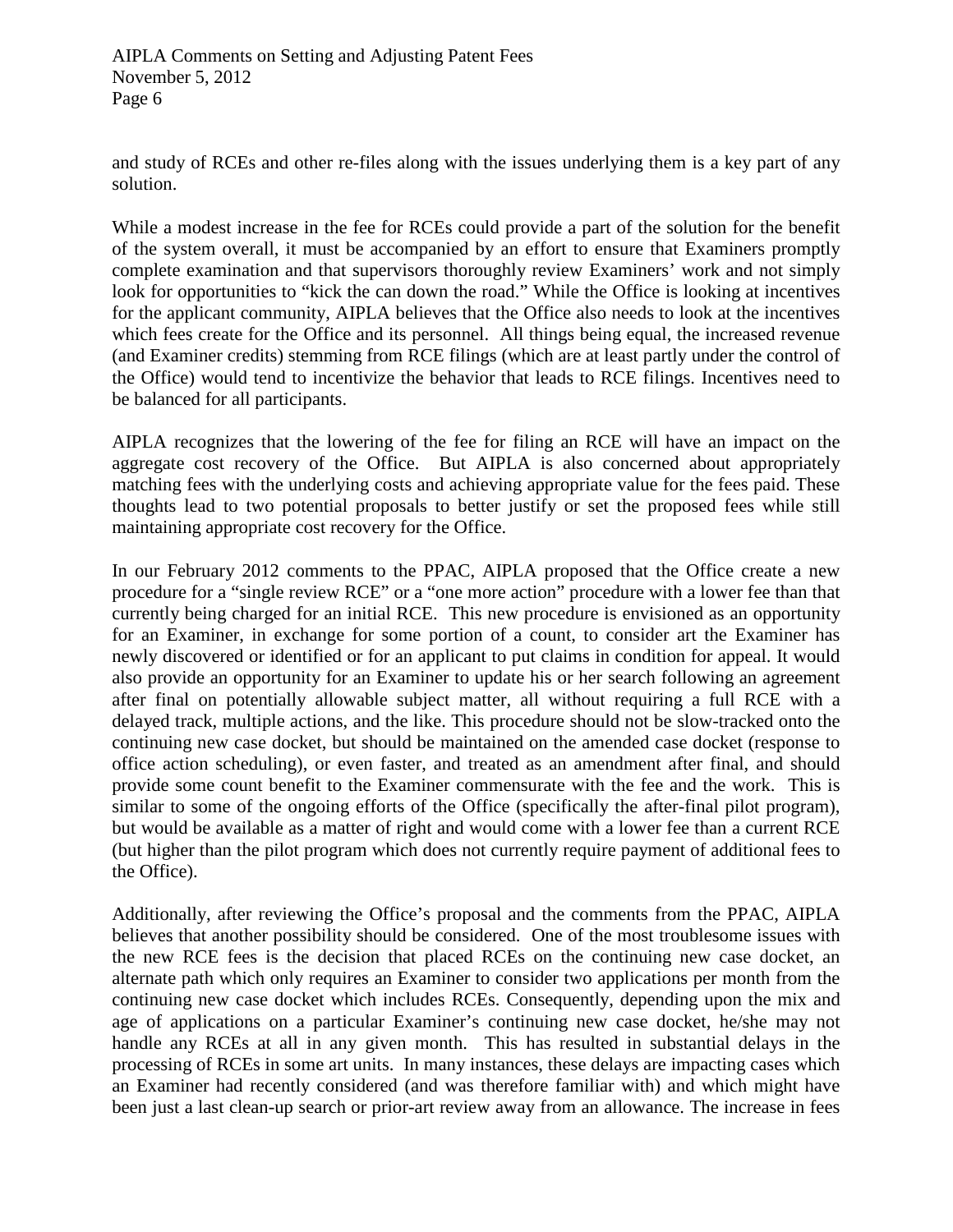combined with this significantly diminished responsiveness is a difficult pill to swallow. While the Office has created the option to fast-track an RCE and get it off the continuing new case docket (i.e., the slow path), the fee for this service is identical to the fee to fast-track an initial application and does not provide much relief.

If the Office is going to hold the line on the significantly increased RCE fees, AIPLA believes that, at a minimum, those who pay the increased fee should have their RCE's put back on the amended case docket (the same scheduling as responses to office actions). To help in the aggregate fee recovery, but provide cost or time relief over the current system, the Office could offer two paths: one with the proposed higher fee but placing the RCE on the amended case docket (same response time as an office action), and one with a fee similar to that currently charged for RCEs associated with placements on the continuing new case docket.

In sum, like the PPAC, AIPLA still does not believe the right balance has been achieved in the proposed fees for RCEs. The PPAC's cost analysis provides compelling arguments for lowering the fees. AIPLA is also open to alternative approaches which would make the aggregate fee collection sufficient for the Office's reasonable needs, but which would also provide a better match between the service provided and the fees charged.

### **EXCESS CLAIM FEES**

AIPLA also remains concerned about the proposed excess claims fees, even as revised in the Notice. Patent applicants need the flexibility to cover an invention using a variety of claim types and scope, and this becomes more challenging with increased excess claim fees combined with the continuing restriction against the use of multiple dependent claims.

The excess claims fees are very steep and the activity-based costing for the various activities associated with the examination of patent applications provided by the Office does not seem to provide historic costs for the consideration of claims. Note, for example, that there are no historical costs provided in the Office's September 6, 2012, PowerPoint presentation entitled "Setting and Adjusting Fees *At a Glance*" (see slide 33). Therefore, it is not clear why a fourth independent claim would cost \$420 for examination, particularly since the Examining Corps does not hesitate to issue restriction requirements between claims. AIPLA would also suggest that there might be more tolerance of excess claims fees if they were only assessed for claims which were actually substantively examined. Given the current aggressive restriction practice, there are many cases in which little time is invested by Examiners in examining claims prior to their being canceled or withdrawn. The significant fees charged by the Office based on the projected costs of a complete examination of such claims, where such full examination never ultimately occurs, is a source of much of frustration within the applicant community.

Moreover, the fees are currently set at levels to discourage the filing of large numbers of claims. AIPLA believes that these fees have already reduced the numbers of independent and dependent claims submitted to the Office. It does not seem that significantly higher excess claims fees are necessary to further drive behaviors. Particularly considering that certain technologies/art units may have more technology- and market-driven needs for complex claiming approaches, where there is not an historic cost basis supporting the requested increases, the increased claim fees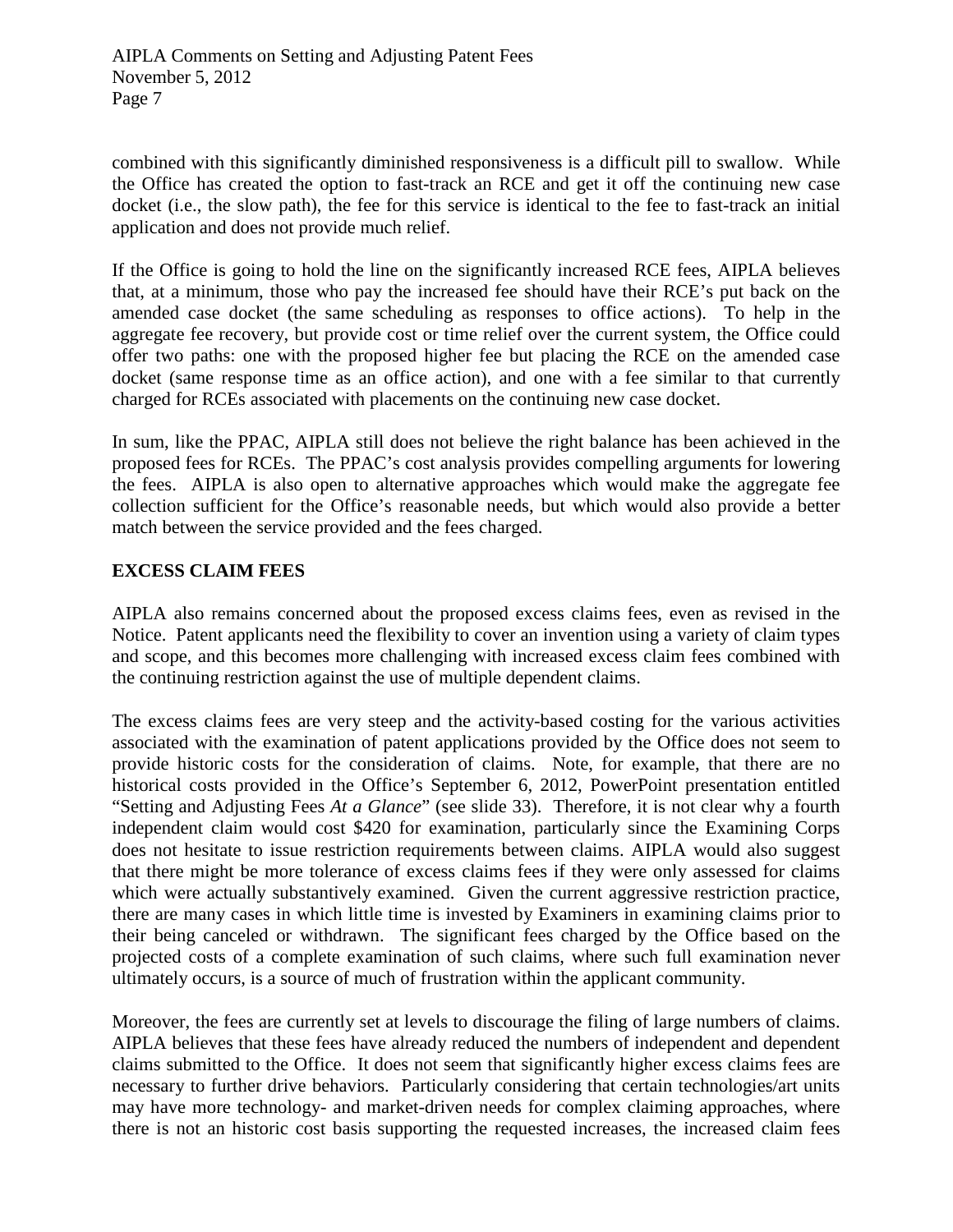could be perceived as unfair to specific practice areas and technologies rather than as balanced and neutral across technologies. For example, in technologies where multiple restriction requirements are often imposed, using high fees to prevent the filing of all claims necessary for a complete restriction requirement can effectively deprive applicants of the safe harbor for restricted claim groups under 35 USC §121. Even if the applicant filed claims in future continuation applications, the application could be construed as a voluntary divisional. Therefore, the applicant should have the right to submit all claims sought for at least obtaining a restriction requirement, without having to pay exorbitant fees.

### **CORRECTION OF INVENTORSHIP**

While claims define an invention, incorrectly naming inventors in a patent application can have devastating consequences, ranging from invalidation and/or unenforceabilty of the patent, to claims of misappropriation. Penalties affecting licensing rights and/or royalties, and unjust enrichment damages, affect not only the inventors and/or owners, but the lost rights and incentives can directly disadvantage the public as a whole. For that reason, there has historically been a strong incentive to readily permit changes to inventorship without charging fees, in an effort to assure accuracy. Thus, when the Office submitted its initial fee schedule to the PPAC on February 7, 2012, proposing to charge \$3,000 for filing an oath or declaration up to the notice of allowance and \$1,700 to correct inventorship during examination, the proposal was roundly criticized during the PPAC's public hearing on February 15, 2012, in Alexandria, VA. Acknowledging that these fees were somewhat of a placeholder, the Office removed the fee for filing the oath or declaration and reduced the fee for changing/correcting inventorship at each occurrence after the first substantive office action on the merits to \$1,000 (large entity). These steps will encourage reasonable diligence and are greatly appreciated. However, to further encourage bona fide efforts to ascertain the actual inventorship as early as possible, it is respectfully suggested that placing the proposed \$1,000 fee on each occurrence of a change of inventorship is still too high to achieve the intended goal. Since inventorship must be assessed each time claims are cancelled, amended or added (which routinely occurs during prosecution as additional prior art is cited by an Examiner), it is unreasonable to charge a fee to correct inventorship each time it is necessary, especially when the changes are necessitated by the Examiner's office actions.

Remedies already apply for intentionally misleading the Office or the public as to the true inventorship of a claimed invention, or for misappropriation of another's invention by failure to accurately attribute inventorship. As a result, further penalties by way of a substantial fee are not needed to incentivize the proper naming of inventors in a patent application (although an appropriate fee may be necessary to compensate for potential additional examination requirements, repeat searches or reconsideration of prior art to determine patentability or possible double patenting). AIPLA respectfully submits that the proposed \$1,000 fee is still so high as to be punitive, rather than compensatory. Searches during examination remain claim-based. No additional search is required when inventors are deleted, and as a result, no fee is appropriate for deletions in inventorship. Regarding the addition of an inventor, searching remains based on the claim-based art which, even if repeated, would not seem to justify such high fees. Perhaps a more reasonable, truly cost-based, fee could be applied only in instances in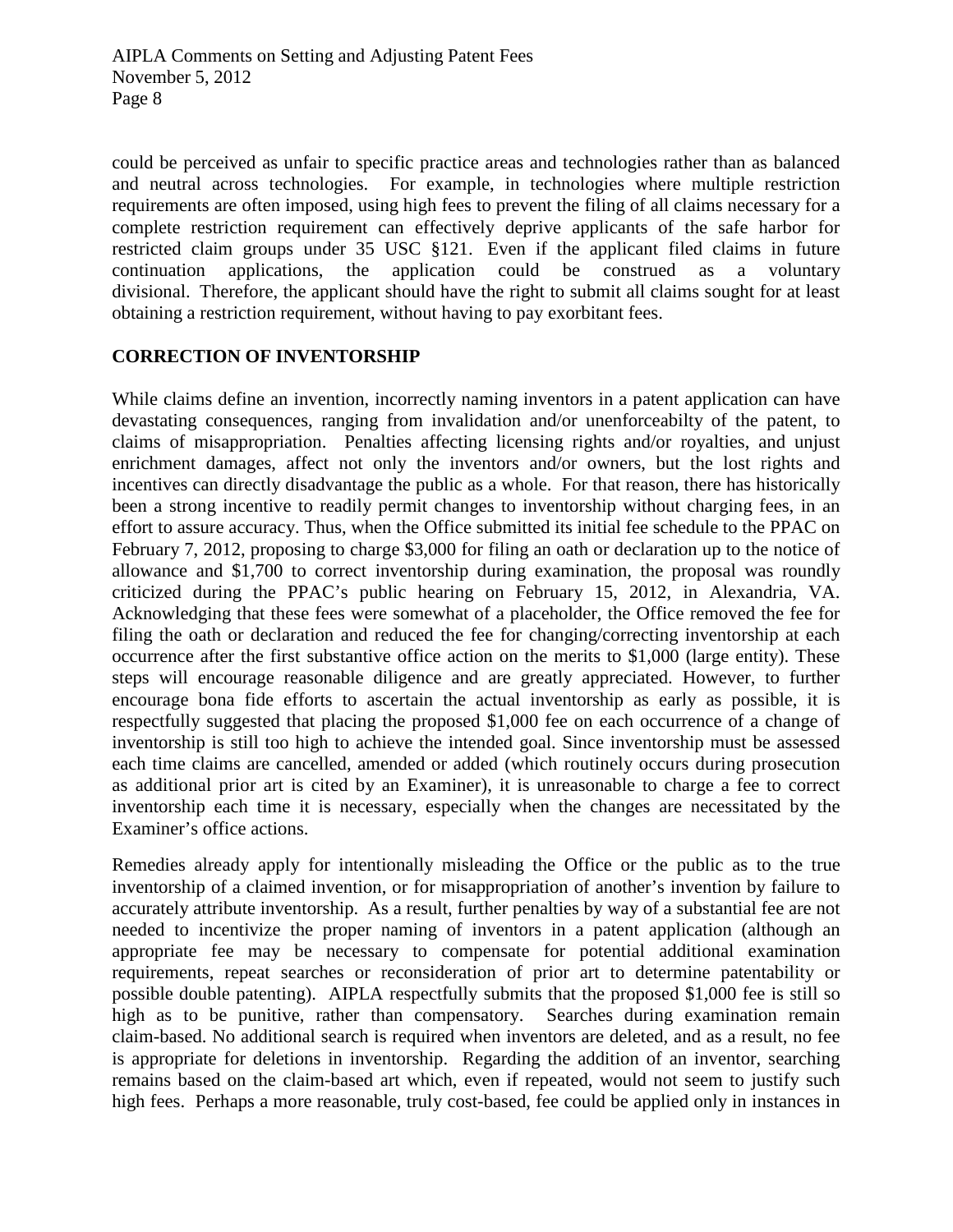which additional searches are actually required, with no fee charged where one or more inventors are deleted, or where an inventorship error was unintentional and the diligent change requires no additional search by the Office.

Finally, while AIPLA appreciates the added limitation that changes of inventorship as a result of a restriction requirement will not be assessed the proposed fee if the applicant promptly files for the requisite correction (prior to first office action on the merits), such first actions may follow within as little as a week of the applicant's date of response to the restriction requirement. This does not provide adequate time to evaluate requisite inventor changes associated with amendments. The Office should also recognize that under current practice Examiners are not infrequently entering restriction requirements later in prosecution (e.g., after a first office action) when this small window would not apply. Consequently, if the goal is to ascertain the actual inventorship as early as possible, rather than to institute a punitive mechanism, AIPLA joins with PPAC in asserting that a much lower fee, or no fee, should be applied for requests to correct inventorship in an application, particularly with regard to changes or reductions in the inventorship entity stemming from a restriction requirement or from amendments during prosecution that respond to prior art cited by the Examiner or otherwise. Although a fee may be appropriate when inventors are added after the first office action, the proposed \$1000 fee seems too high when compared to the actual costs that are involved, and reconsideration is requested.

# **SUPPLEMENTAL EXAMINATION**

The Office is to be commended for reducing the fees for processing and treating a request for supplemental examination, and for conducting an ex parte reexamination ordered as a result of a supplemental examination request. The Office is also applauded for raising the proposed limit for items to be considered in each supplemental examination request to twelve.

However, AIPLA is still concerned that the Office is overcharging for these important services. We note that a patentee requesting supplemental examination is required to provide a separate explanation of the relevance and manner of applying each item of information to each claim of the patent for which supplemental examination has been requested. Even after supplying this explanation, if supplemental examination is ordered, the patentee will be required to pay a minimum of \$18,000 in fees. This stands in stark contrast to the average historical cost of less than \$4,000 incurred by the Office where it independently conducts a complete search and examination.

In our March 26, 2012, comments with respect to supplemental examination, we noted that the fee structure for considering all items in one supplemental examination would be more reasonable than the current formulation. The Office should charge a base fee for up to twelve items and an additional fee for each item over twelve.

Also, "staging" the fees for requesting supplemental examination and for conducting an ex parte reexamination, and charging the fee for the latter only in those instances where it is ordered, would be far preferable to charging both fees initially and then refunding the fee for ex parte reexamination when it is not ordered.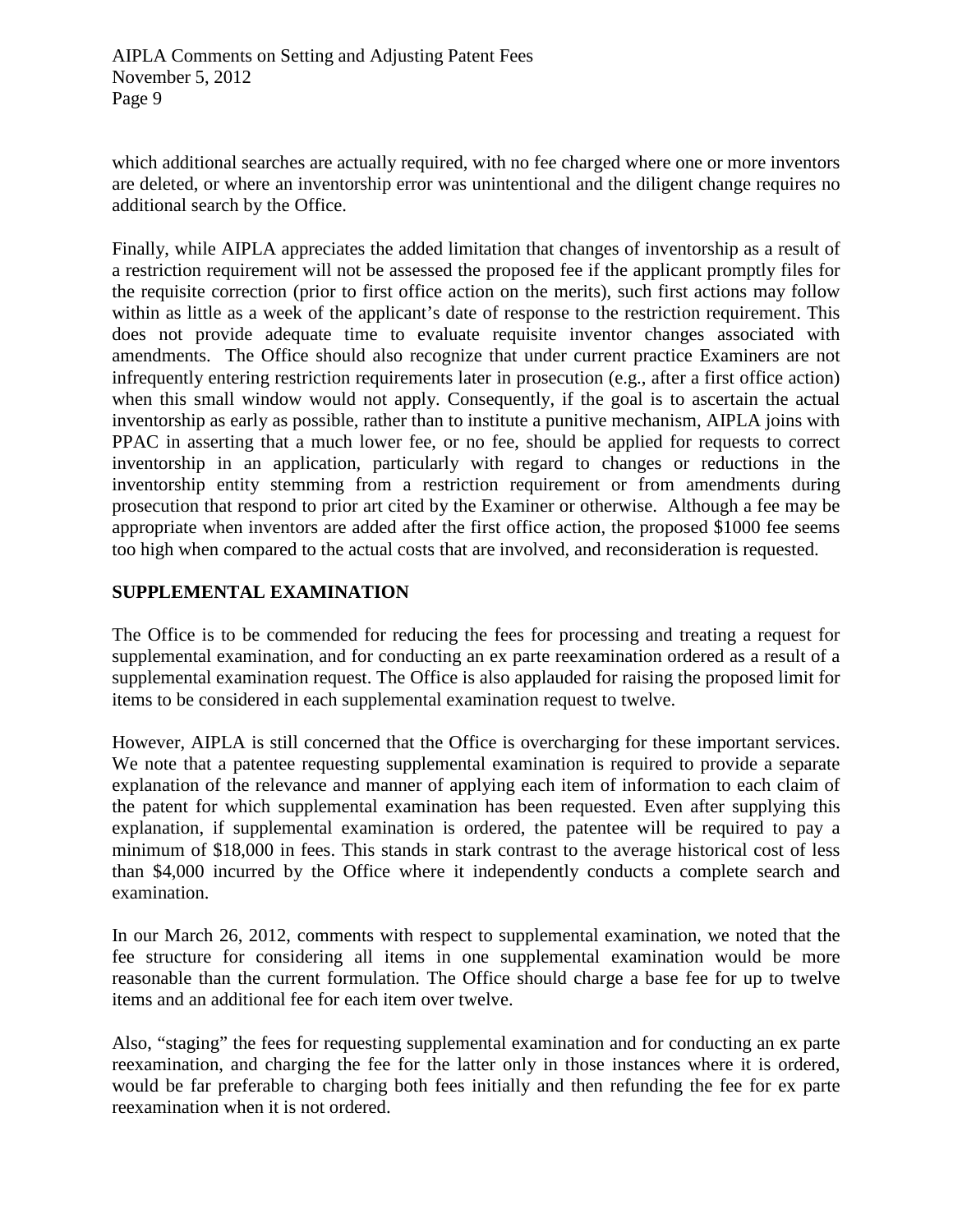## **EX PARTE REEXAMINATION**

AIPLA supports the PPAC's positions with respect to the proposed ex parte reexamination fees. Like the PPAC, AIPLA believes it makes sense that a two-stage fee structure is equally appropriate for ex parte reexamination as it is for all of the other post grant review processes (each of which has a proposed two-stage fee). Like the PPAC, AIPLA is also struggling to understand why the estimated historic costs for ex parte reexamination are so high for a proceeding which, in many ways, is more focused and limited than a full initial examination and for which the critical art is supplied upfront. We simply do not understand how an ex parte reexamination could cost more than four times the estimated cost for an initial search and examination. It is AIPLA's view that either the costing is being done with assumptions which are much too cautious (overestimating the likely cost) or, as the PPAC suggests, the Office needs to apply a significant focus to rein in the historical costs and not merely shift the burden of its inefficiency to applicants.

# **POST-GRANT REVIEW, INTER PARTES REVIEW, & COVERED BUSINESS METHODS**

In its comments on these procedures in its February 29, 2012 letter, AIPLA expressed concerns about the high fees proposed in the "Preliminary Patent Fee Proposals" submitted to the PPAC, and the extent to which they were a result of the failure by the Office to take into account the more controlled procedures envisioned in Section 6 of the AIA. The Office has partially addressed our concerns regarding the size of the fees for these procedures by providing separate fees for petitioning to institute these proceedings, and for conducting them if instituted, which, together, are lower than the single fees initially proposed. The Office has missed an opportunity, however, in continuing to require these separate fees to be paid up-front upon the filing of the petition, with a refund if the petition is not granted. It would clearly promote the quality enhancement goals intended for these procedures in the AIA if a challenger did not have to incur both fees at the outset. As in other areas, "staging" of the fees for these procedures should be adopted.

AIPLA remains concerned that the Office's estimated costs for its procedures are simply too high, which results in the proposed fees being set higher than necessary to recover the actual costs. One reason may be that the Office is simply being too cautious in its estimates of the costs of the procedures in order to avoid setting the fees below actual cost. For this reason, AIPLA believes it is very important that the Office follow through on its commitment to review and adjust fees once the true cost is known by experience.

Additionally, and equally important, AIPLA believes that the procedures currently envisioned are overly complex, inefficient and cost intensive. AIPLA, along with Intellectual Property Owners and the Intellectual Property Law Section of the American Bar Association, proposed an approach which would be leaner and more efficient in usage of Patent Trial and Appeal Board ("Board"), petitioner and patentee resources. Under the approach suggested by the three organizations, the proceedings would require only three major submissions to the Board – the initial petition, the patent owner's response to the petition, and the petitioner's responsive